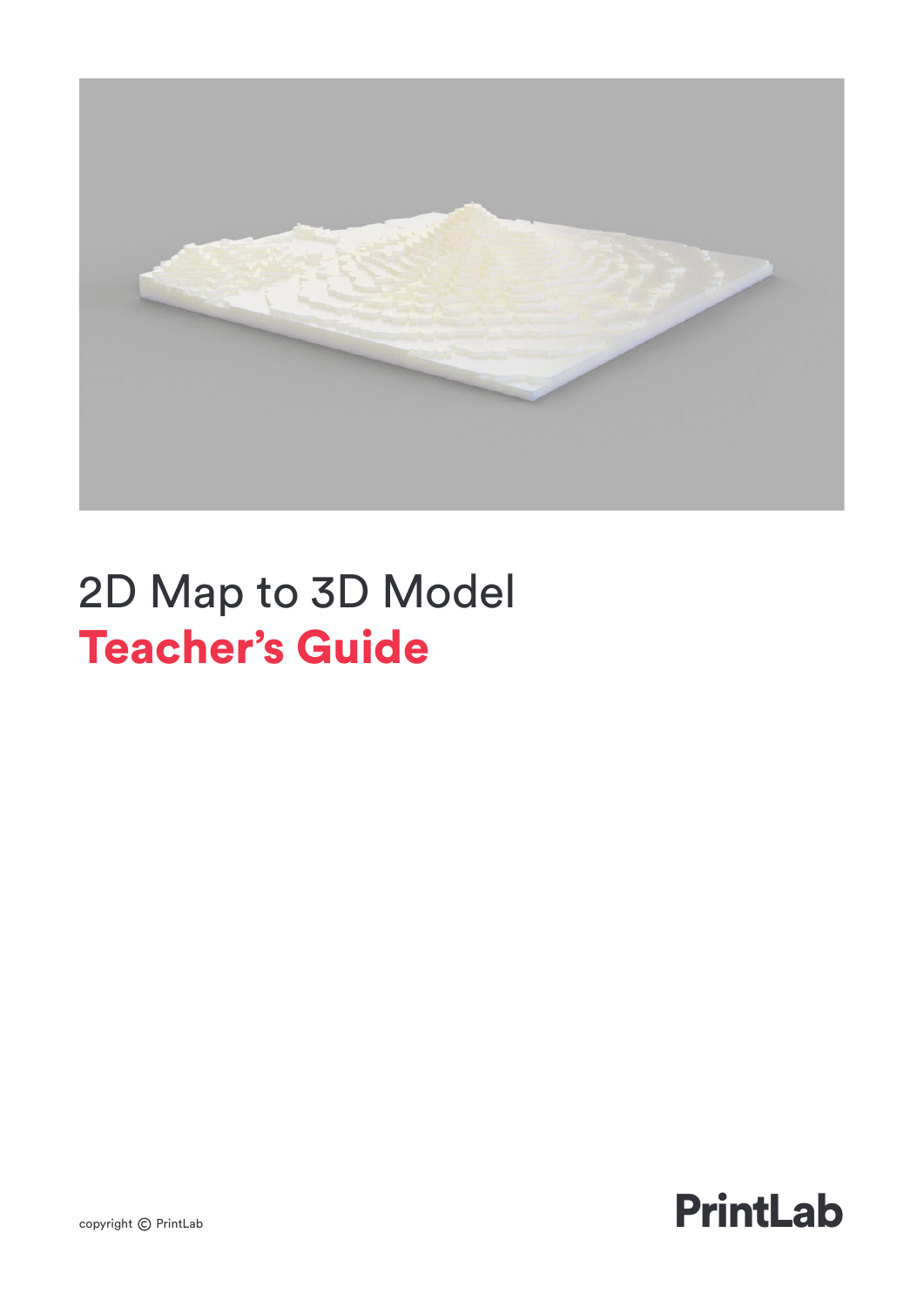## Lesson Introduction

The 2D Map to 3D Model lesson is an extension of our first contour lesson plan, Make a 3D Contour Model. It differs because the project involves the additional step of tracing a 2D contour model and a more advanced software package is used. It is advised to go through the Make a 3D Contour Model lesson prior to this lesson if you are a beginner to 3D printing. To access the first lesson, head to this link: bit. ly123-idlk

In this lesson teachers and students can collaboratively design and 3D print a contour model of their chosen area to the size and scale of their preference. The software package used is Fusion 360, an innovative product development tool used by industry professionals. The software is free for educators and students and consists of a broad range of design tools. For the purpose of this lesson we will only use a small selection of the tools available and if you want to progress further with the software, we highly recommend this online course by HoneyPoint3D: http://bit.ly/2oc2Xye.

The lesson can be incorporated into the study of mathematics, geography, design technology or ICT and can be adapted for ages 9+. The lesson should last between 1-2 hours so if your classes last 1 hour each, it is best to spread the lesson over 2 hours.

The process begins with a group discussion between the teacher and students, where they will analyse their 2D contour map before using various calculations to decide the scale required for the model. There are a range of contour maps to choose from and if teachers would like to select a different location, they simply need to request a map from PrintLab.

The main part of the lesson involves students working through their project workbook to design the 3D model on CAD software. Each student will be allocated a different section to design and prepare for 3D printing. In this section of the lesson the teacher acts as a facilitator in assisting the students.

The final stage will be a 3D printing demonstration of one section of the contour model. Following the lesson, the teacher can send all models to the 3D printer to complete the 3D contour model.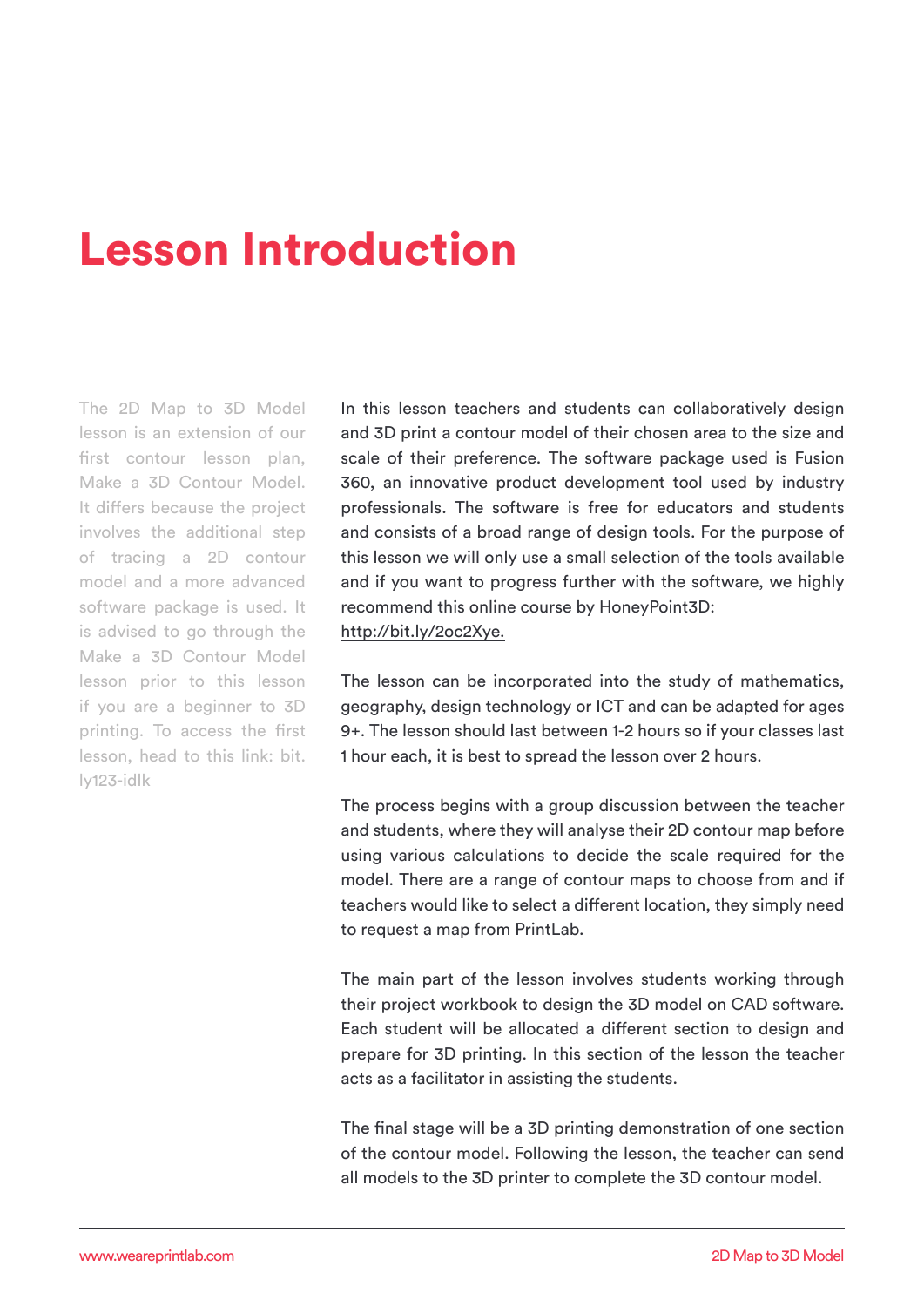## Learning Criteria

In this lesson students will:

- develop contextual knowledge of topographic maps and contours

- understand how geographical features are represented on maps

- develop an understanding of 3D printers, how they operate and how they are used in various industries

- use mathematical calculations to determine the size and scale the 3D contour model will be

- communicate geographical information using CAD software and 3D printing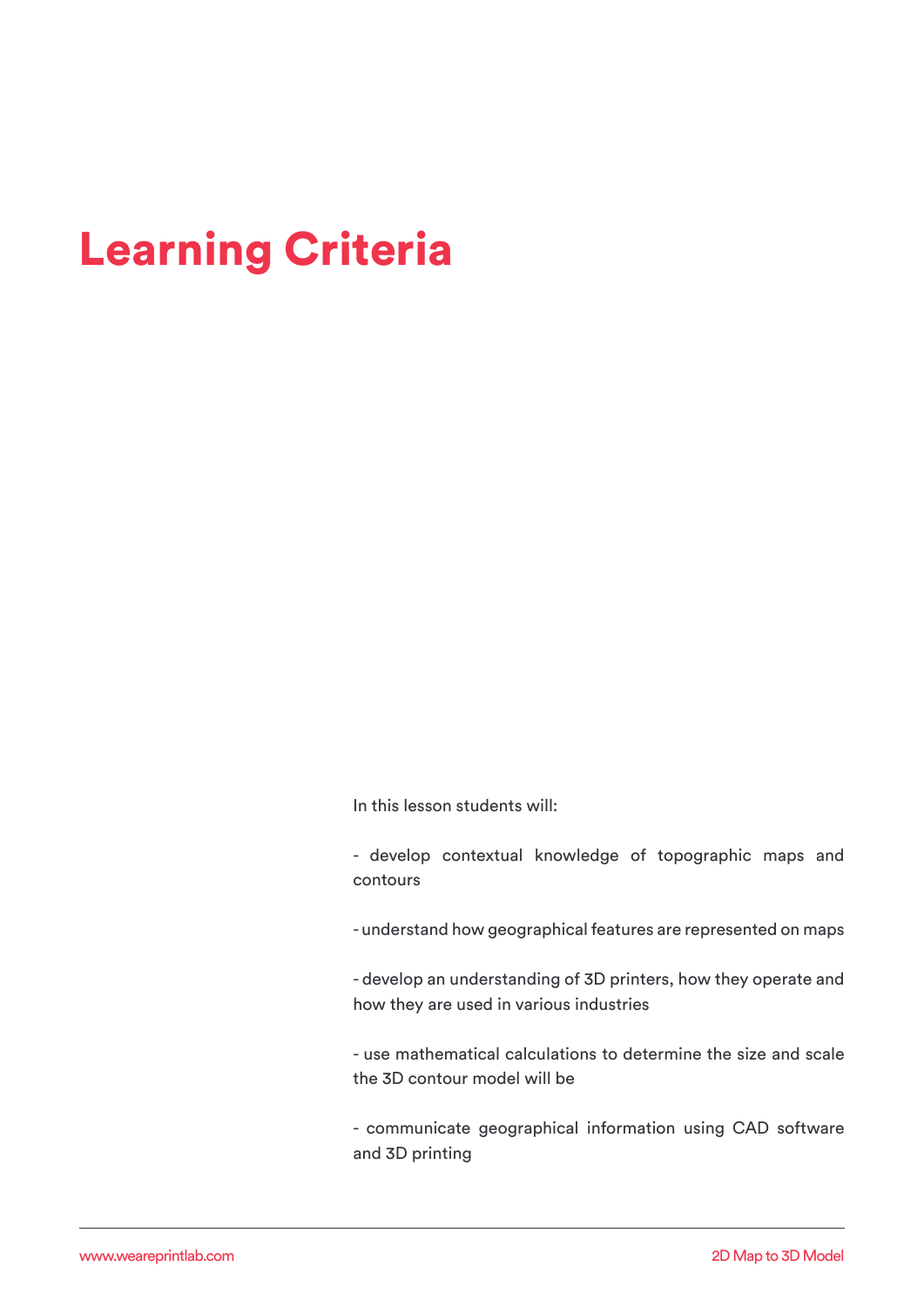## Equipment List

#### Each student will require:

1 x laptop/computer with mouse preloaded with Fusion 360 software (free download from http://autode.sk/1rJXikv)

1 x pen/pencil

1 x calculator

#### The teacher will require:

1 x 2D Contour Map of their choice (see next page)

1 x 3D printer and PLA filament

1 x laptop/computer preloaded with slicing software for your 3D printer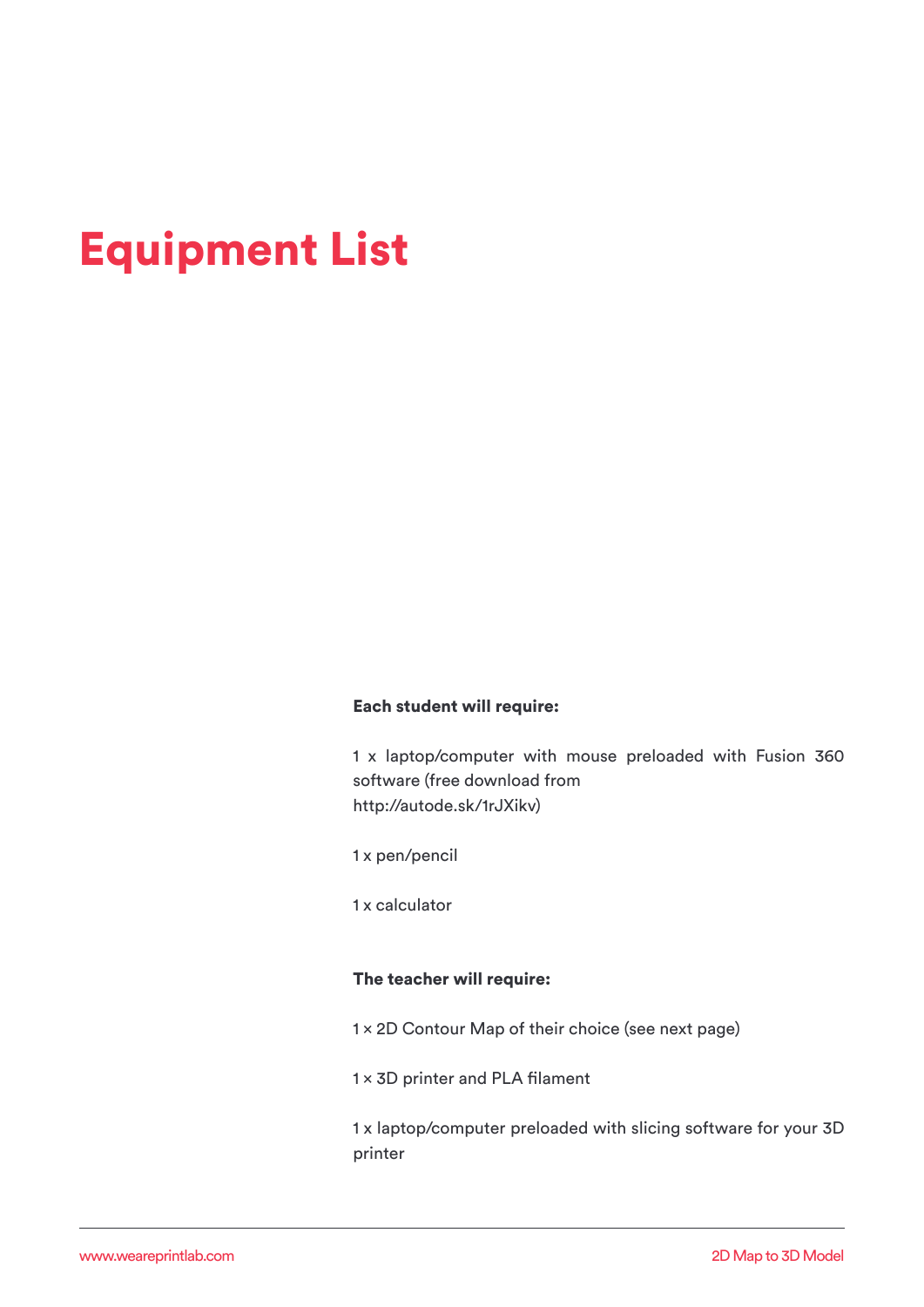## Lesson Preparation



First of all you will need to obtain a 2D contour map image split up into sections like the above image. The image was created using google maps terrain view and photoshop. It is a large image and when you zoom in contours and contour labels can be seen. There are several examples in this lesson pack you can use and if you want an image like this creating for a different location, simply send an email to hello@ weareprintlab.com stating the area of your choice. Please allow us a 1 week period to create your image.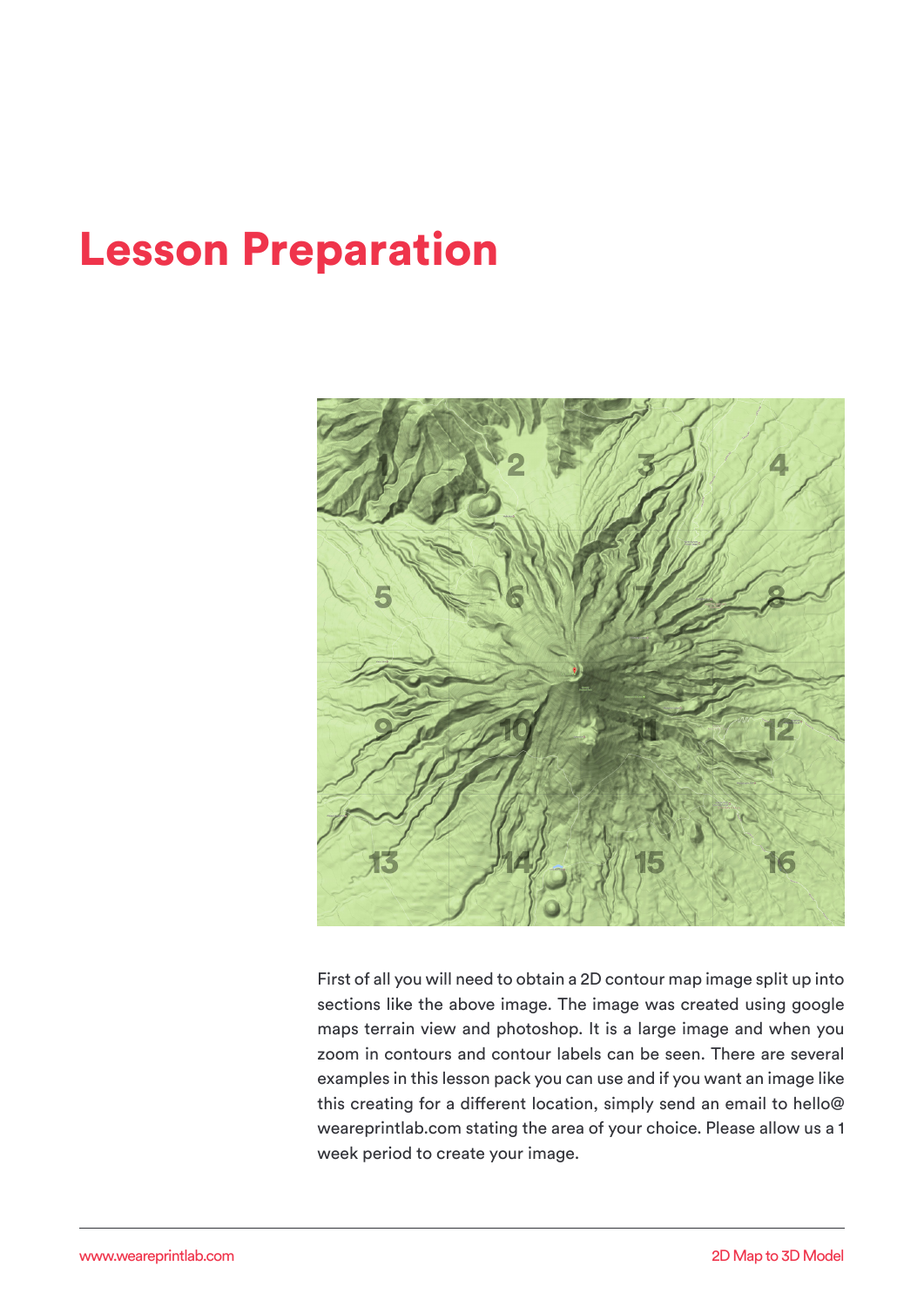## Lesson Format

Before the lesson, make sure all laptops/ computers have Fusion 360 installed and are turned on. Save your chosen 2D contour map image provided by PrintLab to your school's server so it can be accessed by students during the lesson. Request that your students bring a pen/ pencil and calculator to the lesson.

At the start of the lesson hand out a student workbook to each student and ask them to open up the contour map image on their laptop/ computer. Any photo viewing software can be used for the first section of the lesson.

Group Discussion & **Calculations** 

Student Workbook

3D Printing Demonstration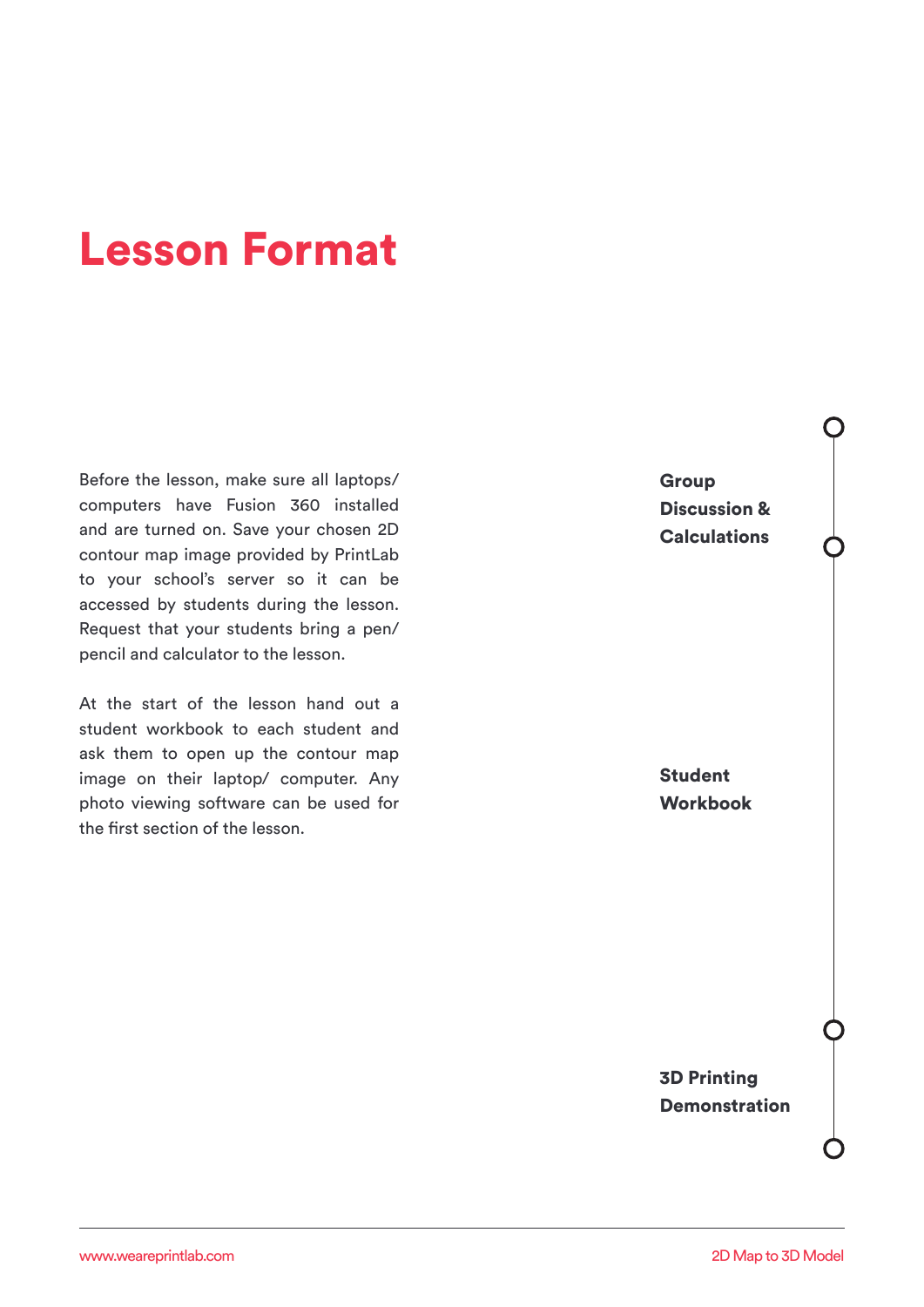# Part 1: Group Discussion/ **Calculations**

In the group discussion/ calculations section, each student and the teacher should have the contour map image open on their computers. The purpose of this section is to teach general information about contour maps and to determine the size and scale that you will create your 3D contour model.

Here are the steps to teaching this section:

1. Explain to the students that they will be collaboratively creating a 3D printed contour model by tracing a 2D contour map image before extruding it to become a 3D model.

2. In an informal discussion format, ask students questions about contour maps. Some you may wish to consider are:

- what do contour lines represent?

- how can you determine where the steepest parts of the topography are?

- why do you think the area of each contour gets smaller as the elevation gets higher?

- what are map scales and how do they work?

3. Tell students to open up their workbook to the first page titled "Analyse your Contour Map". Go through each question as a class and encourage students to openly contribute their thoughts and ideas. As you go through the questions, students should write down the answers in their workbook. Turn to the next page titled "Scale Calculations" and work through this is a class.

4. Finally, allocate a section of the contour map image to each student.

#### Group Discussion & **Calculations**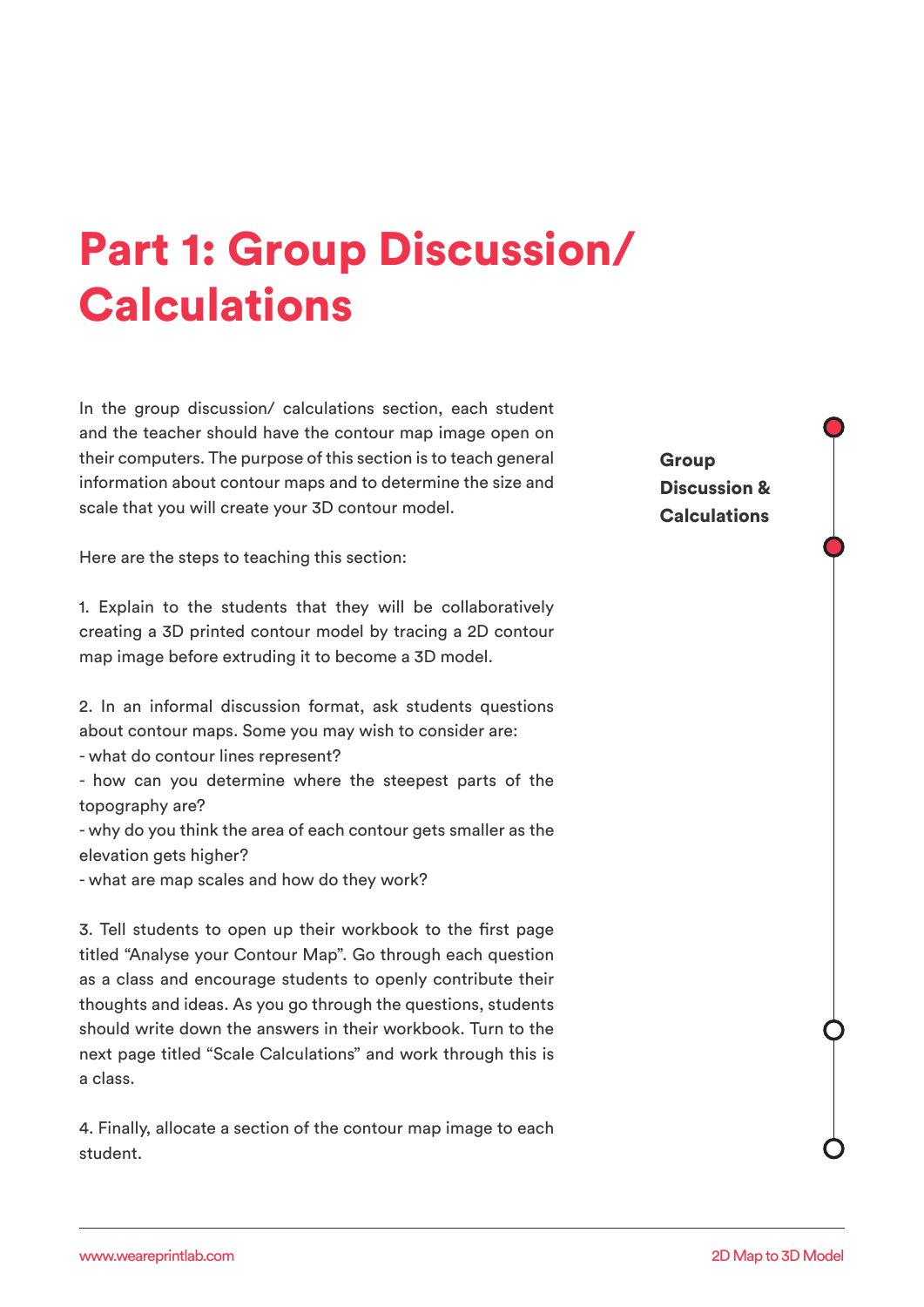#### Part 2: Student Workbook

Upon completion of the group discussion and calculations, the class will now have determined some important values needed to design their 3D model. They can now go through the rest of their workbook individually.

You will act as the facilitator during this section of the lesson, moving around the classroom assisting students. To enable you to support your students, it may be worthwhile going through the workbook yourself before the lesson. This will ensure you know the steps in the workbook to help your students. If you are unsure about any of the steps, send an email to hello@weareprintlab. com and we'll be happy to assist.

At the end of this section, each student will have designed a section of the 3D contour model and exported an STL, ready to upload to your slicing software. Some students may finish their contour model much sooner than others. This is because each section has a different number of contours on and some may only have a few to trace. Students that finish the workbook early are given the opportunity to start a YouTube Tutorial where they will design a 3D printable lampshade.

Student Workbook